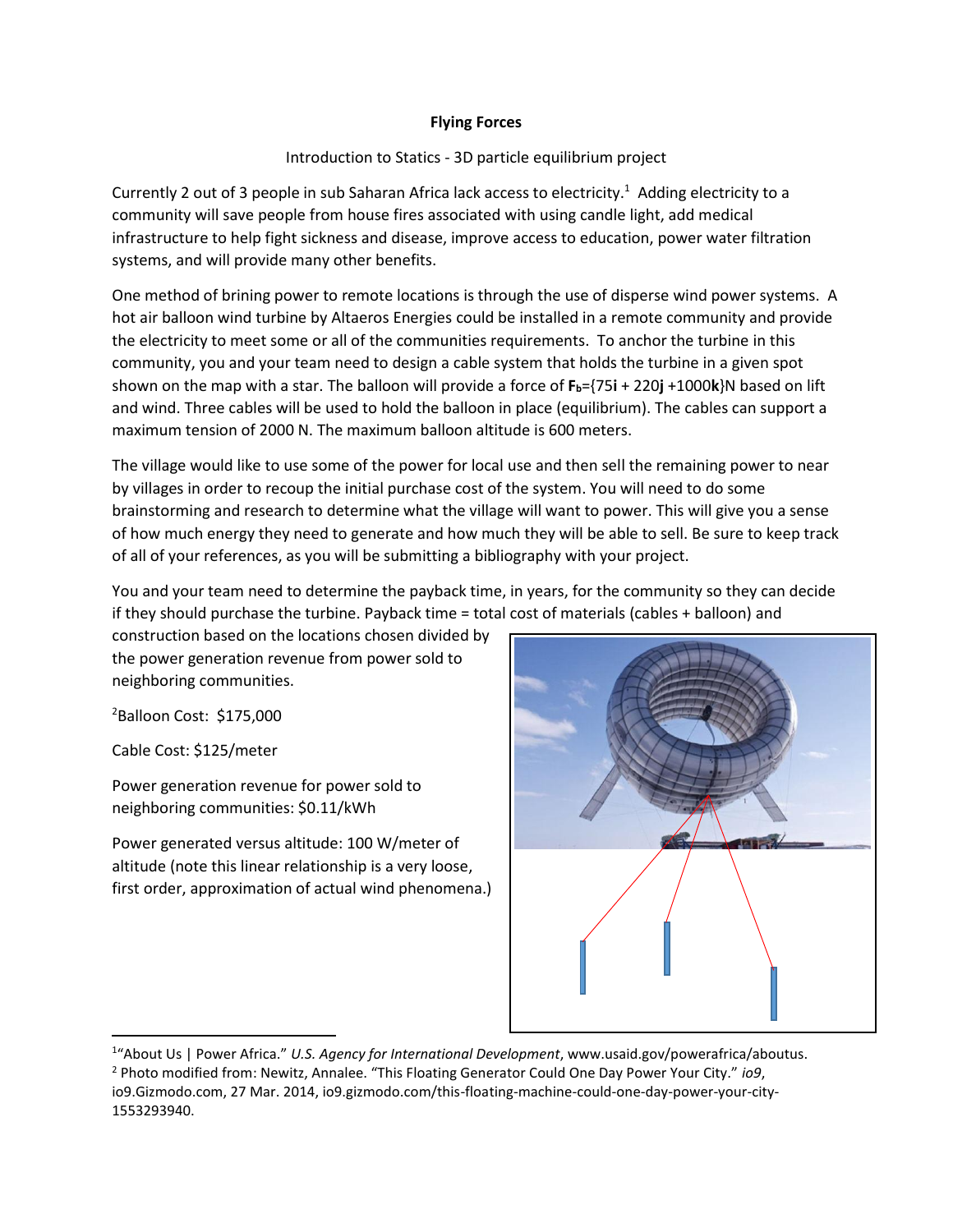### **Teams:**

Teams of 2-3 will be assigned for this project. Every student should have a chance to work on or review all aspects of the project including vector analysis, payback time calculations, and writing/poster making.

# **Project Deliverables:**

For this project, you and your teammates will determine two cable anchoring configurations and calculate the payback time based on your choices as well as the social impact score.

- 1) Calculations (neatly by hand or typed) that:
	- a. demonstrate that the cable configurations meets the required criteria
	- b. detail payback time based on the power generated, amount used by the community, and amount sold to the neighboring community
	- c. determine social impact score
	- d. Note: all power requirements and power use references should be cited within the calculations and a bibliography should be included at the end of your calculations. You may use whatever standard citations style you would like, but you must be consistent for all your sources.
- 2) Your team will make a digital **marketing** poster, either 3'x4' or 4'x3', (using PowerPoint or similar) showing your chosen configuration. The poster should make clear why this configuration would be beneficial for the community. It should clearly detail what you will power in their community as well as how much power you will sell. You are using this poster to try and **sell your idea**, so it should look polished and persuasive.
- 3) Each team will write a persuasive paper 1-2 pages in length to demonstrate to the community and potential investors the benefits of your top choice cable configuration. (i.e. pick one of your two configurations and argue why it should be implemented over your other configuration.) You should discuss the payback time, social impact, and the proposed things your group intends to power within the community. You want to tell the community what they will be getting out of your proposed system. While you do not have social impact scores for each of the things that your group decides to power, you should explain to the community why the things you have proposed to power within the village will be beneficial to them, and possibly why these outweigh or address some of the negative social impact scores that you incurred during construction.
- 4) QC deliverable

# **Project Submission**

 The first three project deliverables are due by midnight on **Wednesday 9/13/2017**. One team member will upload your poster, calculations, and persuasive paper as .pdf files. Be sure to check that the conversion to .pdf was successful and that you can zoom into locations on your posters to read/view content. ALL team member names must be on all documents submitted.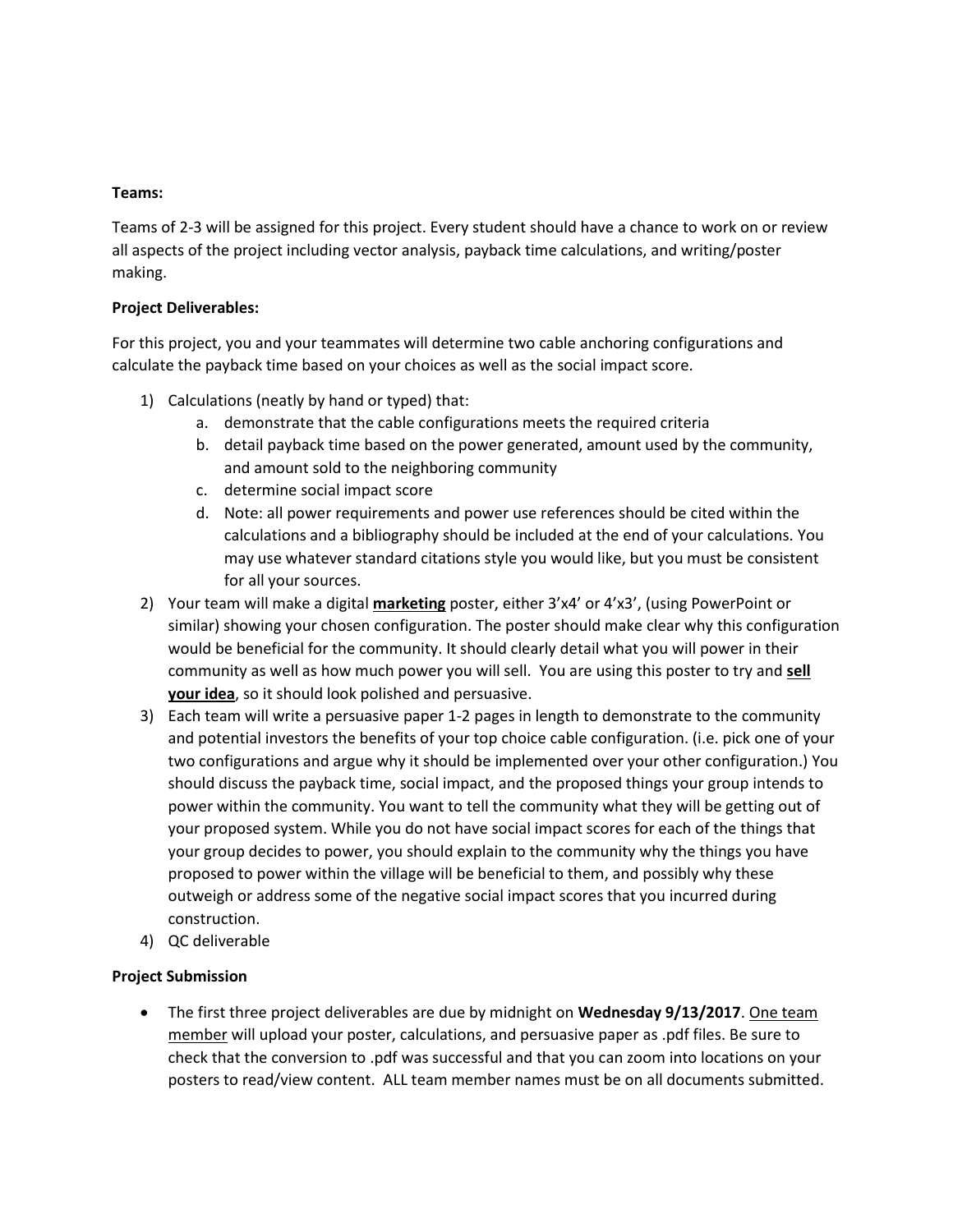You must also send your documents to your reviewing team via CANVAS messenger. See the QC section below for your trading team.

- The QC deliverable is due by midnight on **Monday 9/18/2017**. The QC will be given to the reviewed team via CANVAS messenger AND will be submitted on CANVAS as an assignment. Extra credit grading assignment is due with this QC deliverable.
- Once you receive your QC, you may make any changes that you wish. Your final submission is due on **Wednesday 9/20/2017** by midnight. This final submission will include all **four** deliverables as .pdf files. You must submit the QC that your team completed of the another team's project.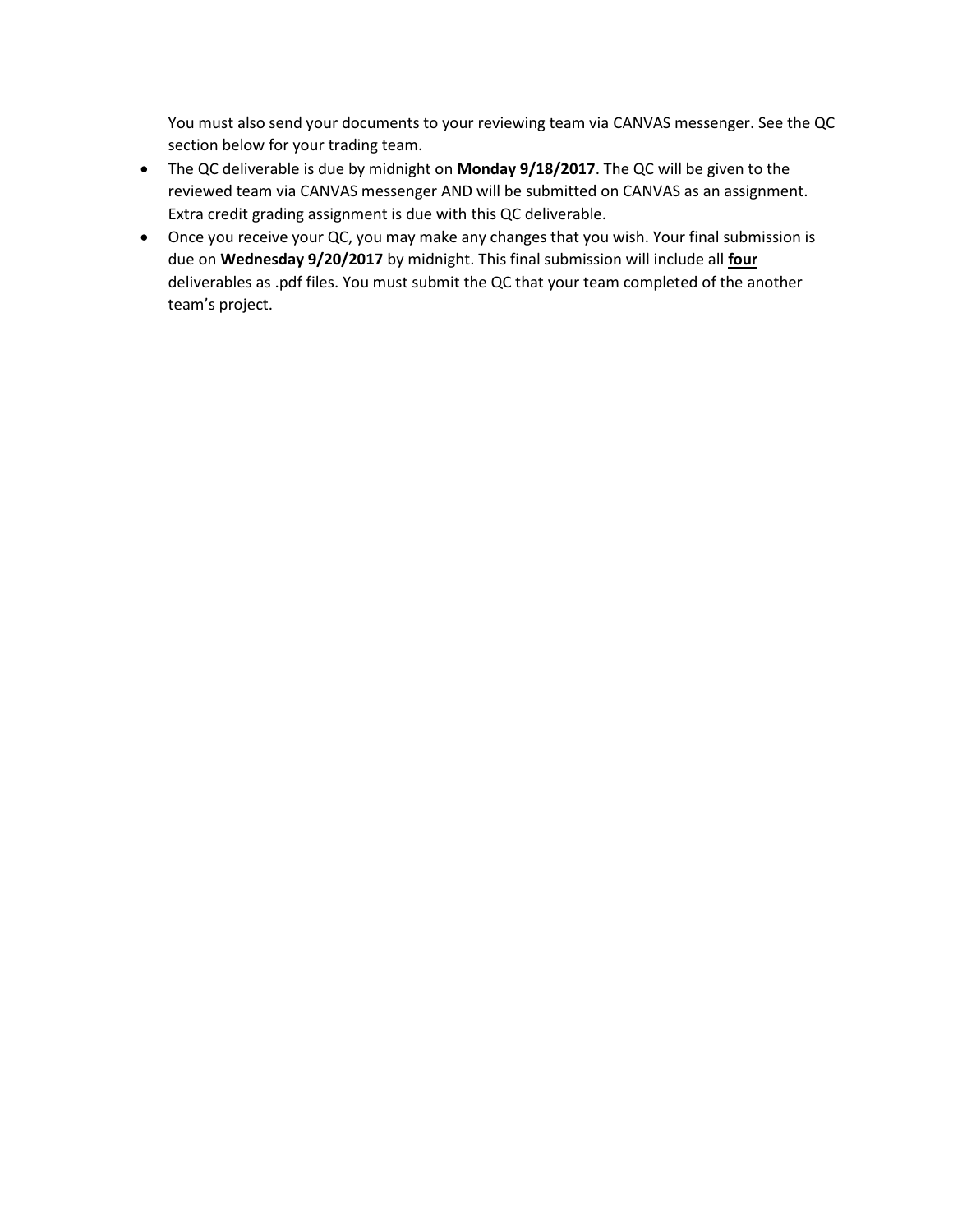### **Zones:**

Blank Regions = No Construction in these zones.

You cannot build on the beach or in the dense vegetation as the anchors will not hold in the sand and the vegetation will tangle the cables.

**1:** There are small gas pockets in this region. There is a 5% chance that while drilling for the anchor that a gas pocket could be breached. If breached, there would be a \$150,000 clean-up cost. However, if a gas pocket is not breached, there is a construction cost of \$5,000. If you pick this location, you will have to pay a \$50,000 deposit in to begin to cover costs in the event you hit a gas pocket. You must justify this deposit and additional risk to your investors. Building at the site incurs a social impact score of -4 for putting the community at potentially elevated risks.

**2:** In this zone, there is a rhinoceros migration route. There is a low financial cost for construction in this zone, however you will be intruding on the migration route.

**3:** The community is planning on building a school in this zone. There is an alternate school location in zone 8. If you anchor a cable in zone 3, and the school is placed in zone 8, then 1 in 500 students will not be able to attend school due to the effects of the noxious gasses.

**4:** In this zone, there are no construction costs as there is a government subsidy to build in this area. However, there is a 10% chance that you will encounter a religious burial ground at this zone. If you build here, you will have to pay \$5,000 to relocate the remains and you will incur a -6 social score.

**5:** This zone is swampy lands. Development of this site would release 20 kTonnes of CO<sub>2</sub>.

**6:** This zone is privately owned land. You must pay the land owner for land use. By developing this land, the owner will be able to use the money to start a local business that will employ 2 community members.

**7:** This zone is a swampy region that has an infestation of mosquitoes. Construction on this land would reduce the mosquito population and help reduce disease in the region.

**8:** This zone would provide an alternative school site. Either zone 8 or zone 3 must be left undeveloped for the school.

| <b>Zone</b>             | <b>Construction Cost</b> | <b>Social Impact Score</b> |
|-------------------------|--------------------------|----------------------------|
| $\mathbf{1}$            | \$50,000                 | $-4$                       |
| $\overline{2}$          | \$2,500                  | -3                         |
| $\overline{\mathbf{3}}$ | \$4,000                  | $-4$                       |
| 4                       | \$5,000                  | -6                         |
| 5                       | \$10,000                 | $-4$                       |
| $6\phantom{1}6$         | \$120,000                | $+8$                       |
| $\overline{7}$          | \$10,000                 | $+4$                       |
| 8                       | \$5,000                  | 0                          |

### **Zone Metrics:**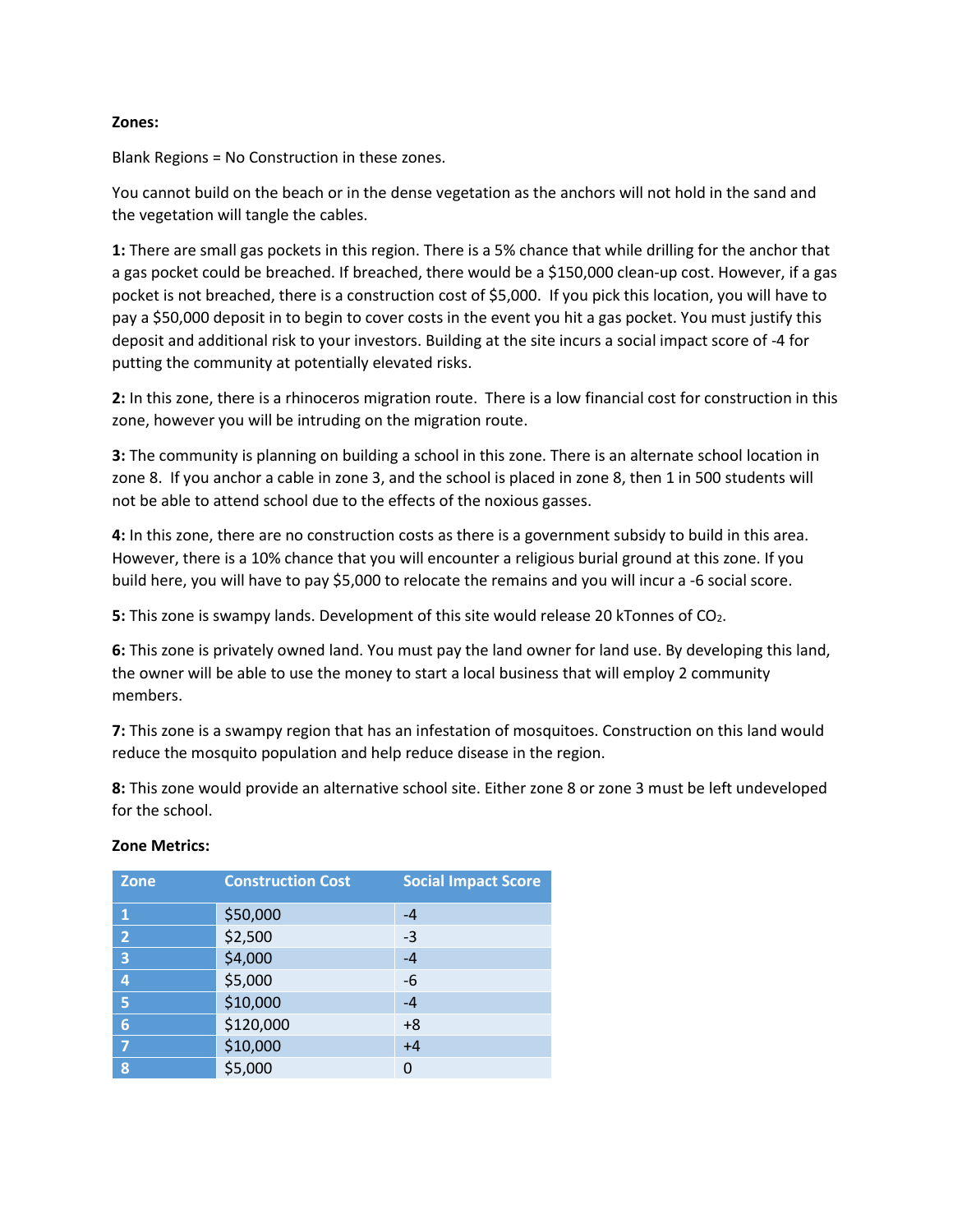# **Site Map**



Each grid spacing is equal to: 10 meters.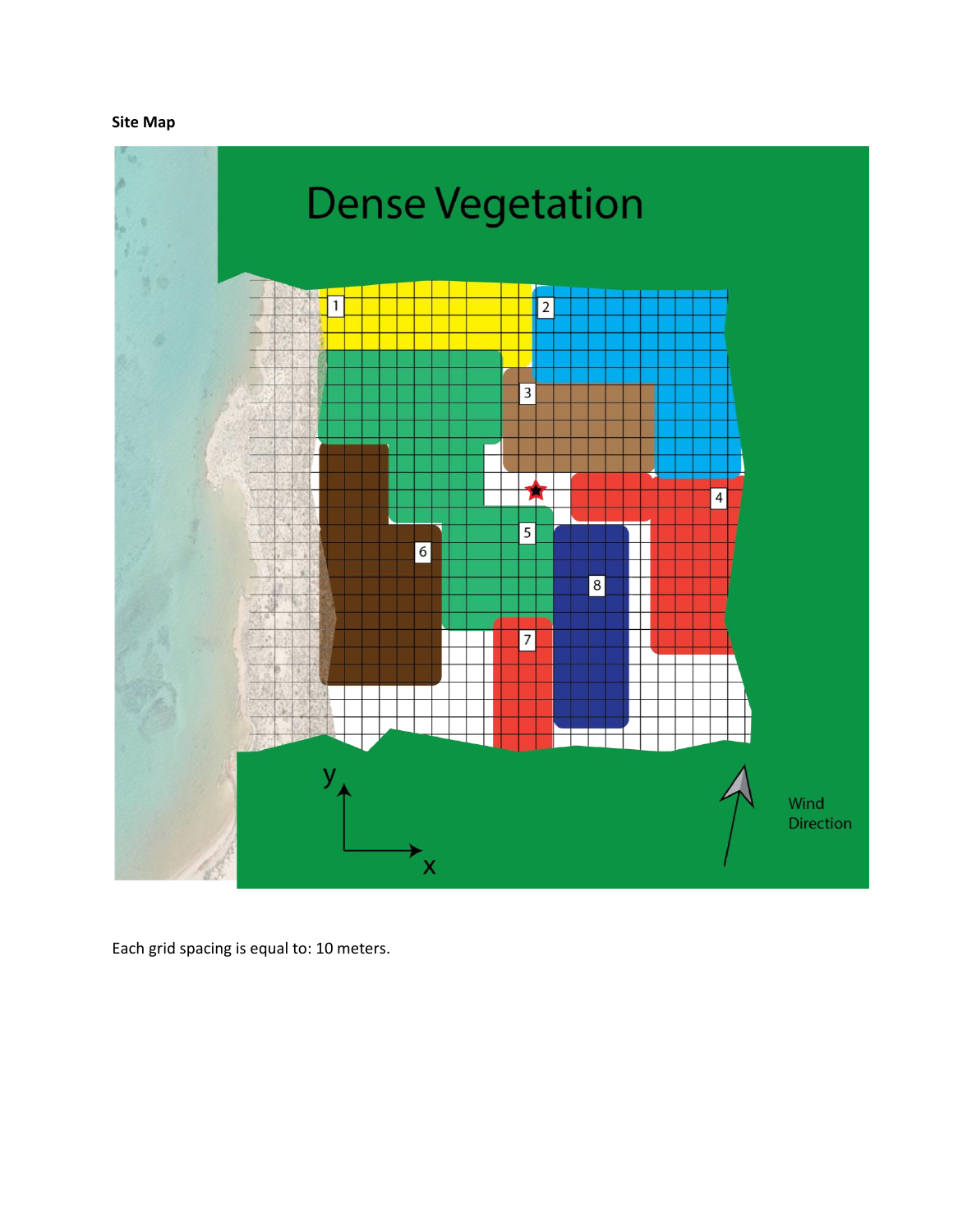# **Rubric**

| Category                                                         | <b>Exceeds</b><br><b>Expectations (95%</b><br>±5%)                                                                                                                                                  | <b>Meets Expectations</b><br>(85%±5%)                                                                                                                                                             | Acceptable<br>(75%±5%)                                                                                                                                                                                                                 | <b>Needs</b><br>Improvement<br>(50%±25%)                                                                                                                                                                                                                      |
|------------------------------------------------------------------|-----------------------------------------------------------------------------------------------------------------------------------------------------------------------------------------------------|---------------------------------------------------------------------------------------------------------------------------------------------------------------------------------------------------|----------------------------------------------------------------------------------------------------------------------------------------------------------------------------------------------------------------------------------------|---------------------------------------------------------------------------------------------------------------------------------------------------------------------------------------------------------------------------------------------------------------|
| Cable Length<br>Calculations (15<br>points)                      | No errors are made<br>in the cable length<br>calculations.                                                                                                                                          | There is 1 error<br>made in the cable<br>length calculations.                                                                                                                                     | There are 2 errors<br>made in the cable<br>length calculations.                                                                                                                                                                        | There are more than<br>2 errors made in the<br>cable length<br>calculations.                                                                                                                                                                                  |
| <b>Cable Tension</b><br><b>Calculations Setup</b><br>(10 points) | A correct FBD is<br>shown with all<br>labels and<br>information<br>necessary to solve<br>for the cable<br>tensions.                                                                                 | A correct FBD is<br>shown with all but 1<br>missing element<br>such as a label or<br>other necessary<br>information needed<br>to solve for the<br>cable tensions.                                 | A correct FBD is<br>shown with all but 2<br>missing element<br>such as a label or<br>other necessary<br>information needed<br>to solve for the<br>cable tensions.                                                                      | A FBD is shown<br>either incorrectly or<br>with more than 2<br>missing elements<br>needed to solve for<br>the cable tensions.                                                                                                                                 |
| <b>Cable Tension</b><br>Calculations<br>Execution (15<br>points) | All cable tension<br>calculations are<br>correct                                                                                                                                                    | There is 1 minor<br>error such as a<br>calculator error, sign<br>error, or units error<br>in the calculations<br>of the cable<br>tensions                                                         | There are 2 minor<br>errors such as a<br>calculator error, sign<br>error, or units error<br>in the calculations<br>of the cable<br>tensions. Or there is<br>1 major error such<br>as incorrect positon<br>vectors or force<br>vectors. | There are 3 or more<br>minor errors such as<br>a calculator error,<br>sign error, or units<br>error in the<br>calculations of the<br>cable tensions. Or<br>there are two or<br>more major errors<br>such as incorrect<br>positon vectors or<br>force vectors. |
| Anchor Location<br>Selection (10 points)                         | All anchor points are<br>selected such that<br>there are no<br>"negative" tension<br>values.                                                                                                        |                                                                                                                                                                                                   |                                                                                                                                                                                                                                        | 1 or 2 of the anchor<br>point locations are<br>such that the<br>applied wind load<br>results in a<br>"negative" tension.                                                                                                                                      |
| Payback<br>Calculations (10<br>points)                           | No errors are made<br>in the payback time<br>calculations.<br>Power consumption<br>for the village is<br>justified and<br>thorough. You have<br>at least 5<br>components that<br>you have scoped to | There is 1 error in<br>the payback time<br>calculations.<br>Power consumption<br>for the village is<br>justified and<br>thorough. You have<br>at least 4<br>components that<br>you have scoped to | There are 2 errors in<br>the payback time<br>calculations.<br>Power consumption<br>for the village is<br>justified but<br>research to back up<br>power consumption<br>claims is limited.<br>You have at least 3                        | There are more than<br>2 errors in the<br>payback time<br>calculations.<br>Power consumption<br>for the village may<br>be off and research<br>to back up power<br>consumption claims<br>is limited or                                                         |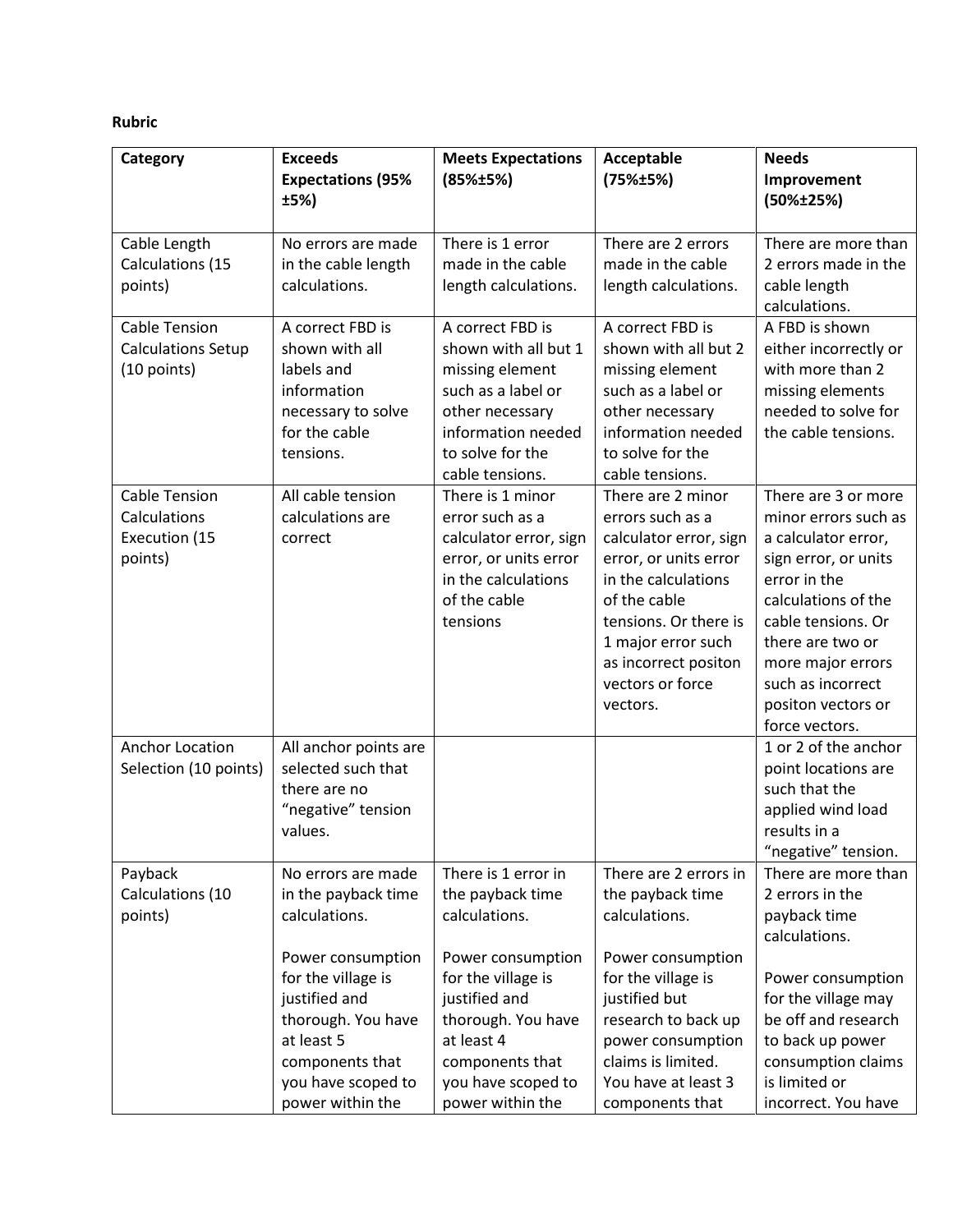|                                           | village. The sources<br>used to determine<br>consumption are<br>credible.                                                                                                                                                                                                                                                                                                                                     | village. The sources<br>used to determine<br>consumption are<br>credible.                                                                                                                                                                                                                                                                                                                                                                                                                              | you have scoped to<br>power within the<br>village. The sources<br>used to determine<br>consumption are<br>credible.                                                                                                                                                                                                                                                                                                                       | at least 2<br>components that<br>you have scoped to<br>power within the<br>village. The sources<br>used to determine<br>consumption are                                                                                                                                                                                                                                                  |
|-------------------------------------------|---------------------------------------------------------------------------------------------------------------------------------------------------------------------------------------------------------------------------------------------------------------------------------------------------------------------------------------------------------------------------------------------------------------|--------------------------------------------------------------------------------------------------------------------------------------------------------------------------------------------------------------------------------------------------------------------------------------------------------------------------------------------------------------------------------------------------------------------------------------------------------------------------------------------------------|-------------------------------------------------------------------------------------------------------------------------------------------------------------------------------------------------------------------------------------------------------------------------------------------------------------------------------------------------------------------------------------------------------------------------------------------|------------------------------------------------------------------------------------------------------------------------------------------------------------------------------------------------------------------------------------------------------------------------------------------------------------------------------------------------------------------------------------------|
| <b>Poster Presentation</b><br>(15 points) | The poster design is<br>clean and polished.<br>There is not an over<br>abundance of<br>cluttered and/or<br>small text. There is a<br>persuasive tone to<br>the poster as it is<br>clearly marketing<br>one of the two<br>anchoring designs<br>shown.                                                                                                                                                          | The poster design is<br>clean and mostly<br>polished. There may<br>be too much small<br>text or not enough<br>text to explain the<br>design. There is<br>clearly one<br>anchoring design<br>that is chosen, but<br>the marketing is not<br>persuasive.                                                                                                                                                                                                                                                 | The poster design is<br>not polished. There<br>is either too much<br>text such that the<br>poster looks busy or<br>not enough to<br>explain the design.<br>There are two<br>anchoring designs<br>shown, but it is not<br>clear that one was<br>chosen by the group<br>to market to the<br>community.                                                                                                                                      | mostly credible.<br>The poster design is<br>difficult to follow.<br>The anchoring<br>designs are unclear<br>or only one is<br>shown.                                                                                                                                                                                                                                                     |
| Persuasive Paper<br>(10 points)           | Arguments for one<br>of the two designs<br>are clear, logical,<br>and convincing. The<br>following are<br>thoroughly<br>discussed:<br>1) The social impact<br>of the<br>construction<br>zones as well as<br>the proposed<br>systems in the<br>community to be<br>powered and<br>their relative<br>merits<br>2) The balancing of<br>powering local<br>systems and<br>selling power to<br>nearby<br>communities | Arguments for one<br>of the two designs<br>are clear, logical,<br>and convincing. The<br>social impact of the<br>construction zones<br>as well as the<br>proposed systems in<br>the community to<br>be powered are<br>discussed however,<br>the relative<br>importance of each<br>social factor is not<br>clear. The balancing<br>of powering local<br>systems and selling<br>power to nearby<br>communities is<br>discussed, but the<br>importance of this<br>balance may not be<br>completely clear. | Arguments for one<br>of the two designs<br>are clear, logical,<br>and convincing. The<br>social impact of the<br>construction zones<br>is discussed but<br>little is mentioned<br>about the social<br>factors addressed<br>by the proposed<br>systems that would<br>be powered by the<br>turbine. The<br>balancing of<br>powering local<br>systems and selling<br>power to nearby<br>communities is<br>unclear or minimally<br>mentioned. | Arguments for one<br>of the two designs<br>are made, but are<br>not completely clear<br>or logical. The social<br>impact of the<br>construction zones<br>is minimally<br>discussed and<br>discussion about<br>other social factors<br>is limited. The<br>balancing of<br>powering local<br>systems and selling<br>power to nearby<br>communities is very<br>unclear or not<br>mentioned. |
| QC (15 points)                            | SEE BELOW FOR<br><b>DETAILS</b>                                                                                                                                                                                                                                                                                                                                                                               |                                                                                                                                                                                                                                                                                                                                                                                                                                                                                                        |                                                                                                                                                                                                                                                                                                                                                                                                                                           |                                                                                                                                                                                                                                                                                                                                                                                          |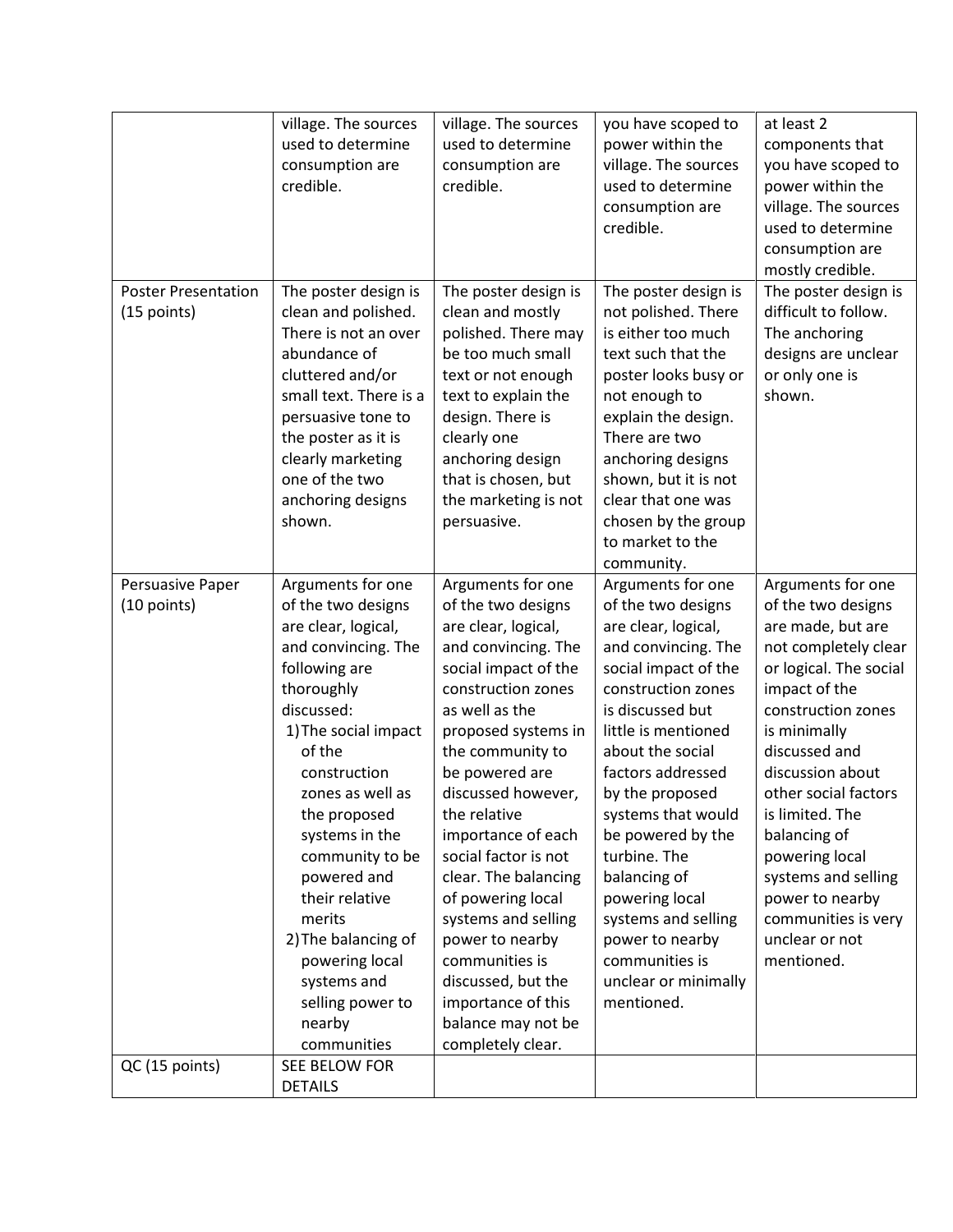# **ES 2501 Balloon Group Project Calculations Review**

You will be trading your calculations with another team to review their calculations. This type of quality control (QC) process is common in engineering practice as work must be reviewed before being delivered to your clients.

You will send all of your submitted work to your reviewer group and they should send their work back to you. You will be sending your work to the Balloon Project groups as shown in the reviewing table below.

| $1 \leftrightarrow 2$  | $11 \leftrightarrow 12$ | $21 \leftrightarrow 22$ |
|------------------------|-------------------------|-------------------------|
| $3 \leftrightarrow 4$  | $13 \leftrightarrow 14$ | $23 \leftrightarrow 24$ |
| 5←>6                   | $15 \leftrightarrow 16$ | $25 \leftrightarrow 26$ |
| $7 \leftrightarrow 8$  | 17⇔18                   | $27 \leftrightarrow 28$ |
| $9 \leftrightarrow 10$ | 19←>20                  | $29 \leftrightarrow 30$ |

# **Schedule:**

- The project is due on 9/13/2016 at midnight.
- Send your work to the reviewing team when you submit the project. This is done via CANVAS messenger. A video is uploaded to the Projects page to explain this process.
- Review the work that you received from the other team.
- Submit the reviewed work to CANVAS by Monday 9/18/2016 by midnight. When you submit, you must also send your review back to the team you reviewed via CANVAS messanger.
- Review your work based on the corrections you received.
- Resubmit your project along with a copy of the corrections that your team did of the other teams work by Wednesday 9/20/2016 at midnight.
- If a resubmission is not received by midnight on 9/20/2016, the original submission will be used for your final project grade.

### **Reviewing:**

You will be reviewing the other teams work using the provided rubric that will be used for final grading. Each of the rubric categories (other than QC) should be addressed in your review.

As there are two different configurations that were calculated by each team, at least one person from each team should review each configuration. You may want to do a detailed review of one of the configurations and then trade with someone in your team to do a quick review of the configuration that they reviewed in detail. You will be reviewing both the statics calculations and the payback time calculations. Your calculations review must include source checking for source quality and data correctness.

You will be providing written feedback to the team whose work you are checking. This can be in the form of a report, as a scan of hand written notes on a copy of their calculations, or some other method that you choose. This must be legible feedback so that they will be able to make the appropriate corrections. You should have at least ½ page written to summarize your groups' feedback. This should highlight both strengths and weaknesses of their work as well as summarize your overall impression.